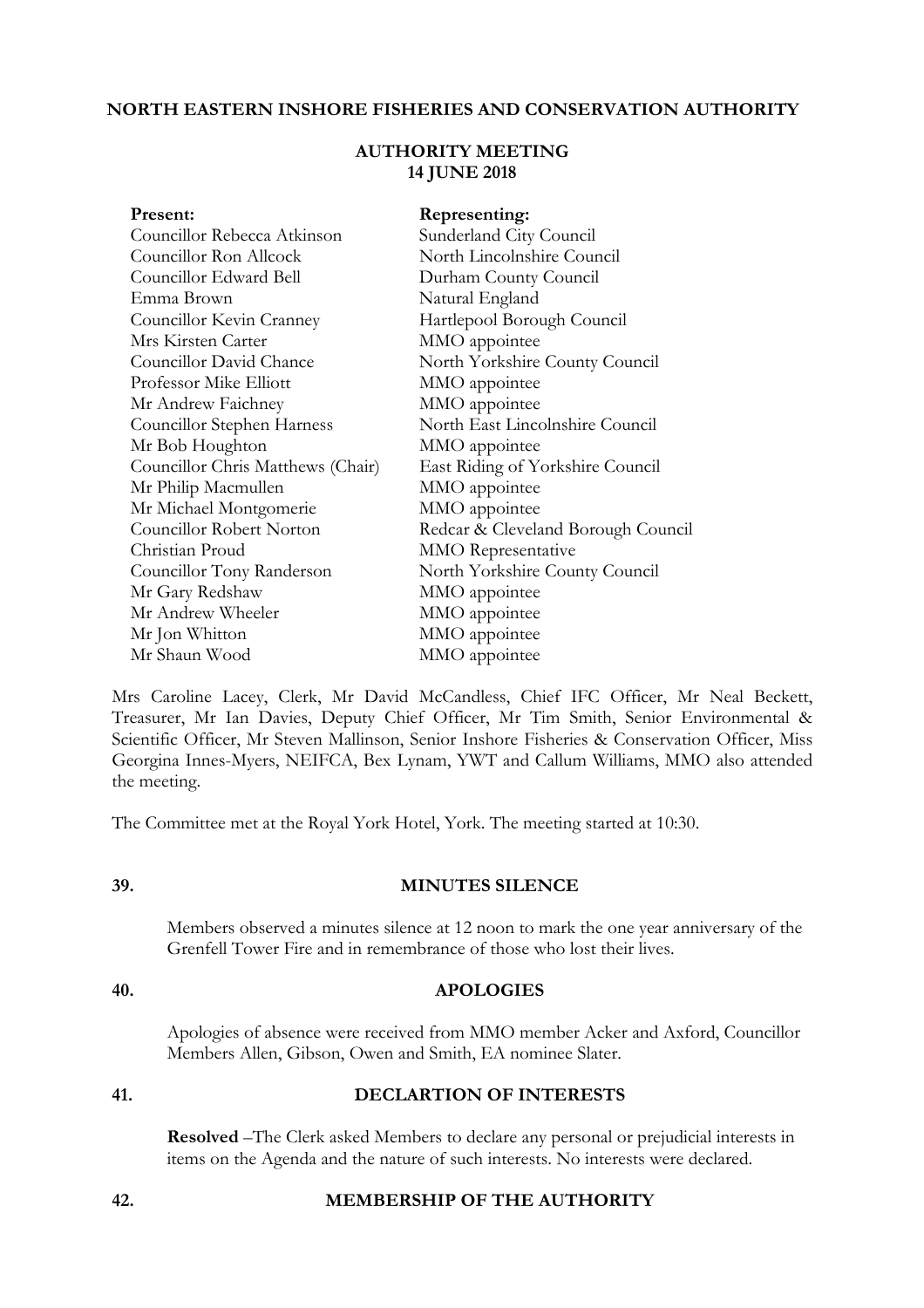The Clerk reported that the following new Members had been appointed to the Authority:

Councillor Rebecca Atkinson – Sunderland City Council Professor Mike Elliott – MMO Appointee Mr Philip Macmullen – MMO Appointee Mr Michael Montgomerie – MMO Appointee

## **43. TO ELECT A CHAIRMAN**

The Clerk reported that the Authority had received one nomination in writing from Councillor Chris Matthews, East Riding of Yorkshire Council member and asked the Authority if there were any other nominations. There were no further nominations. Councillor Chris Matthews was proposed and seconded and was elected Chairman by a unanimous vote by the Authority.

 **Resolved -** That Councillor Chris Matthews be elected as Chairman for the ensuing year.

## **TO ELECT A VICE CHAIRMAN**

The Clerk reported that the authority had received one nomination in writing from Dr Stephen Axford, MMO Appointee, and asked the Authority if there were any other nominations. There were no further nominations. Dr Stephen Axford was elected Vice Chairman by a unanimous vote by the Authority.

Resolved - That Dr Steven Axford be elected Vice-Chairman for the ensuring year.

## **44. TO APPOINT AN EXECUTIVE COMMITTEE**

#### **Resolved** –

That the Chairman, Vice-Chairman Councillors Bell, Randerson and Allcock Mrs Kirsten Carter, Mr Gary Redshaw and Professor Mike Elliott be appointed for the ensuing year.

#### **45. TO CONFIRM MEMBERSHIP OF STANDARDS COMMITTEE**

 **Resolved** - That Councillors Bell, Randerson and Clerk be appointed for the ensuing year.

#### **46. TO CONFIRM MEMBSHIP OF THE SCIENCE ADVISORY GROUP**

 **Resolved –** That Chair, Vice-Chairman

Mrs Kirsten Carter, Mr John Whitton, Mr Robert Houghton, Professor Mike Elliott, Mr Philip Macmullen, Mr Michael Montgomerie and representatives from the Marine Management Organisation, Natural England and the Environment Agency be appointed for the ensuing year.

## **47. TO APPOINT REPRESENTATIVES TO SERVE AND REPORT QUARTERLY**

**Resolved -** (a) That the following be appointed for the ensuing year to serve and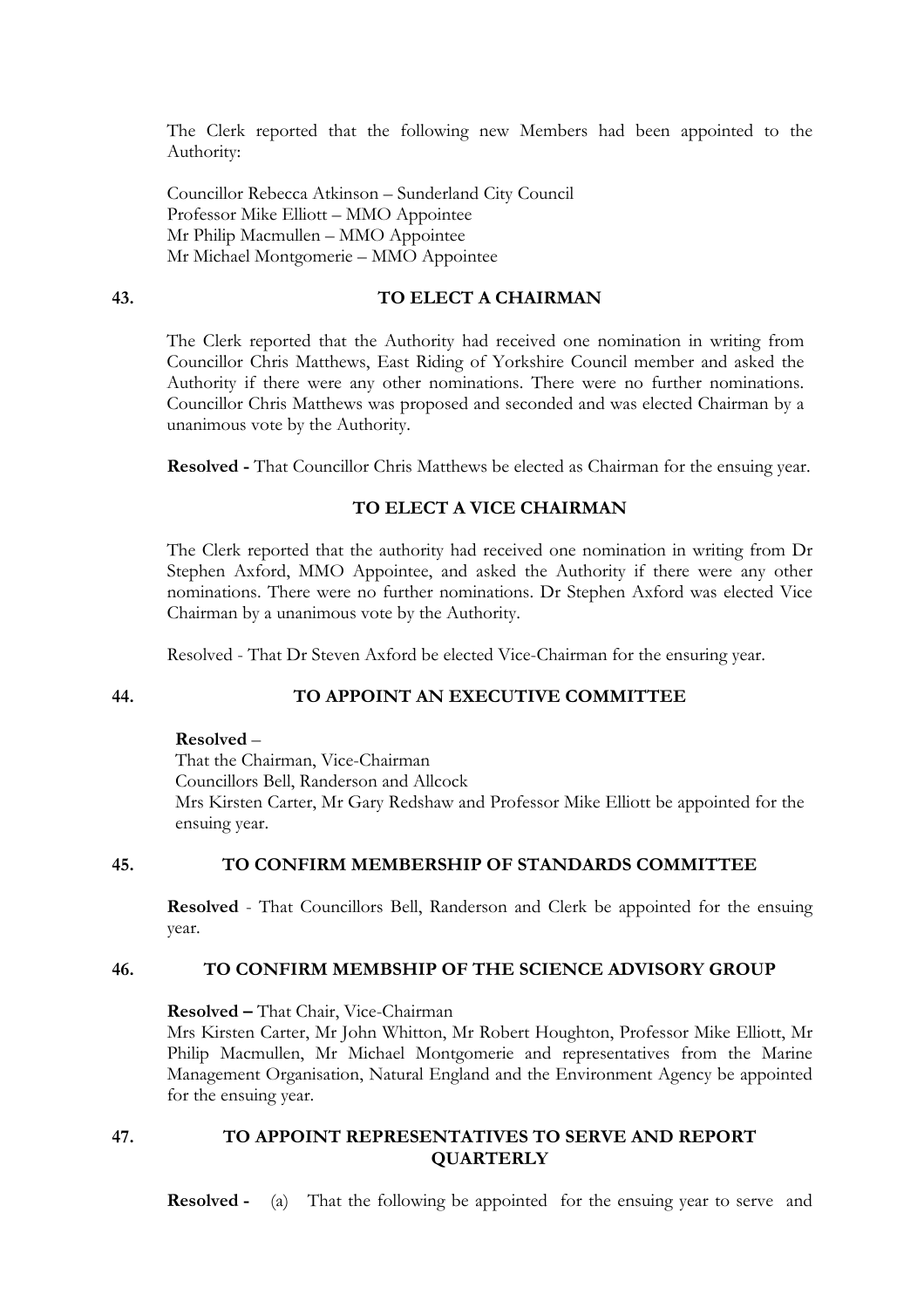report quarterly on :-

 **Flamborough Harbour Commissioners (2 representatives):**  Councillor Chris Matthews Mr Bob Houghton

## **Staithes Harbour Board (2 representatives)**

Councillor David Chance Mr Steven Mallinson

(b) That the following be appointed for the ensuing year to attend meetings of:

**The Association of Inshore Fisheries & Conservation Authorities Forum** (3 representatives).: Chairman/(the Vice-Chairman to substitute when the Chairman is unable to attend) Clerk or Deputy Clerk Chief IFC Officer

 (c) That it be noted that the Chief IFC Officer was a Director of The Association of Inshore Fisheries & Conservation Authorities .

## **48. MINUTES OF THE QUARTERLY MEETING HELD ON 07 DECEMBER 2017**

The Chief Officer informed members that following the decision made at the full Authority meeting on the 7 December 2017, the internal auditing team had reviewed the asset disposal limit and recommended that the level is set at  $\ell$ 10,000. The disposal of any assets above that limit and or purchase by either an officer or a member of the Authority would require Committee approval.

**Resolved** – (a) That the minutes of the Quarterly meeting held on 07 December 2017 be approved as a correct record and signed by the Chair. (b) The threshold for disposal of un-required inventory items be set at  $\ell$ 10,000.

## **49. MINUTES OF THE EXECUTIVE MEETING HELD ON 08 MARCH 2018**

 **Resolved** – That the minutes of the Executive meeting held on 08 March 2018 be approved as a correct record and signed by the Chair.

## **50. NEIFCA ANNUAL ACCOUNTS 2017/2018**

The Treasurer of the Authority presented a report of the Annual Accounts for NEIFCA for the year ended 2017-18. The report provided the income and expenditure account, detailed balance sheet and position on reserve accounts.

## **Resolved -**

- a) That the Statement of Accounts were approved as presented
- b) That Members Approved the Outturn position

## **51. MANAGEMENT OF SCALLOP DREDGING 2018/201 PERMITTING SCHEME**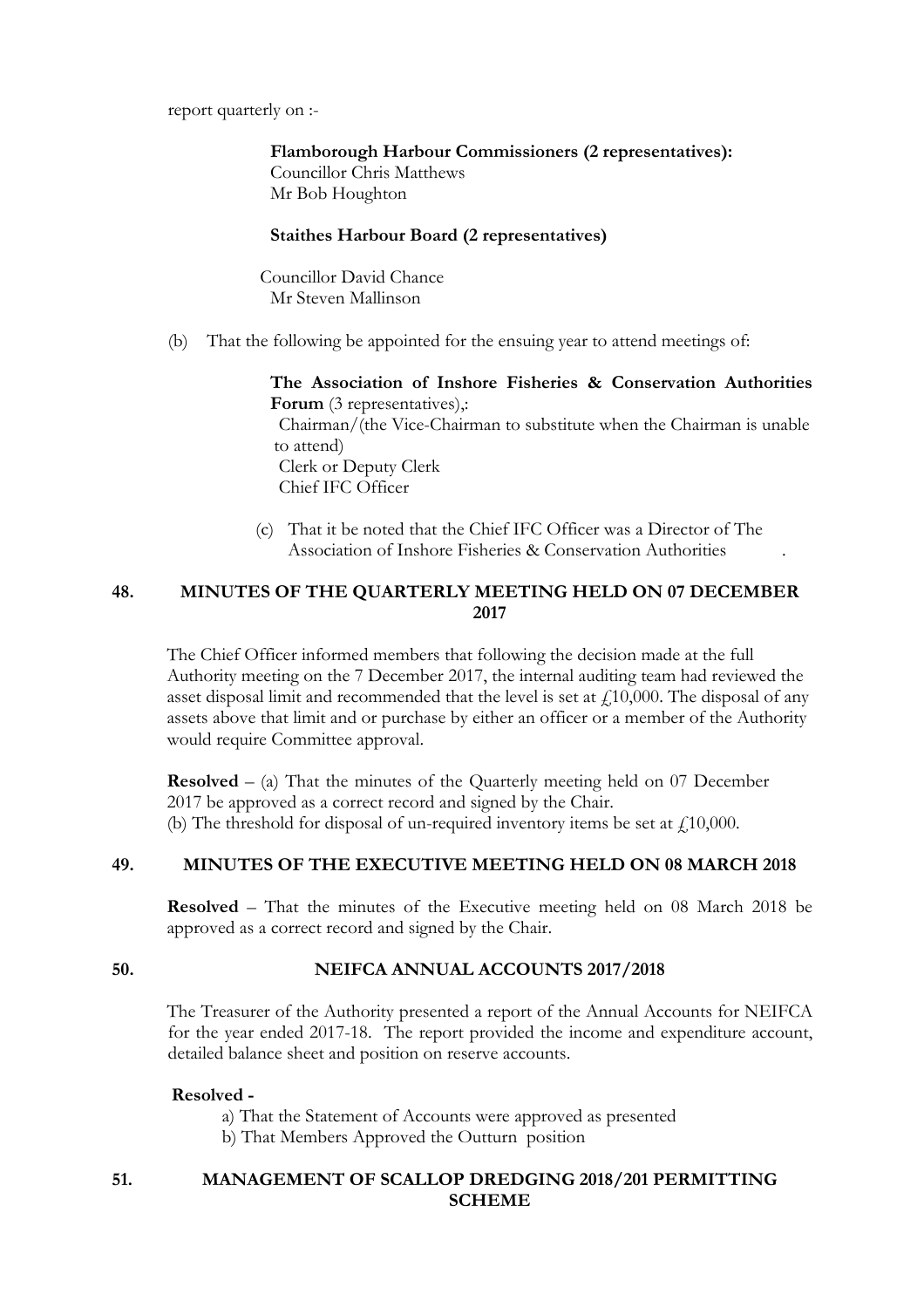The Chief Officer presented a report to support consideration of recommendations for the 2018/2019 fishery. A detailed background was included in the report for members information. The Chief Officer informed members that following the decision made by the Authority to support a continuation of the trail, allowing 3 permitted vessels to operate during the 2017/18 season, no major issues were reported and no infringements had been detected. During the 2017/2018 fishery over 198 tonnes of scallops were landed for an estimated first sale value of  $\overline{4553K}$  across 166 days of active fishing within the specified area. The sampling and monitoring regime carried out by the Authority's Officers had been significantly enhanced with an emphasis on active onboard monitoring and catches of discards. The Chief Officer informed members that the outputs from the sampling and monitoring work undertaken during 2017/2018 season had been presented at a special meeting of the Science Advisory Group held on the 23 May 2018, Dr Bryce Beukers Stewart from York University also attended the meeting and offered valuable input. Members of the Science Advisory Group had considered the officer recommendations in detail, along with the supporting evidence and advice of Dr Bryce-Beukers Stewart, whilst members agreed that data relating to the stock provided some confidence that the fishery could re-open during 2018/19, they also requested some additional recommendations which included a maximum of 3 permits to be offered, additional environmental monitoring and officers to develop a longer term strategy for the fishery. The Chief Officer requested that members considered the recommendations made by the Science Advisory Group and support the re-opening of the fishery on 1 November 2018 accordingly.

#### **Resolved –**

(a) That members note the report.

(b) That members support the recommendation that a maximum of three scallop

dredging permits be made available for the 2018/2019 season.

(c) Officers extend the environmental monitoring component of the supporting research to include seabed habitat comparisons both inside and outside the fished areas.

(d) Officers undertake additional potting surveys across the fished areas to monitor any changes in the presence of crab and lobster species.

(e) Officers develop a long-term strategy for the fishery and an update be provided at the December Authority meeting.

## **52. MARINE & COASTAL ACCESS ACT 2009 – MAKING OF BYELAW XXVIII CRUSTACEA CONSERVATION BYELAW 2018**

The Clerk and Chief Officer presented a report to inform Members of the intention to make the following byelaw regulation in accordance with the duty imposed by section 153 and the provisions contained within sections 155, 156, 158 and 160 of the Marine and Coastal Access Act 2009. The Chief Officer informed members that the new byelaw would replace the Authority's current Crustacea Conservation Byelaw, retaining and rationalising existing management regulations covering the exploitation of lobster, edible crab, velvet crab and nephrops within the Authority's district, as well as incorporating existing provisions for V Notch lobsters, protection for egg bearing lobsters and a new protection for 'soft' lobsters. A copy of the draft byelaw regulation including a supporting regulatory impact assessment was included for members information.

#### **Resolved** –

(a) That the Authority approves the making of the byelaw.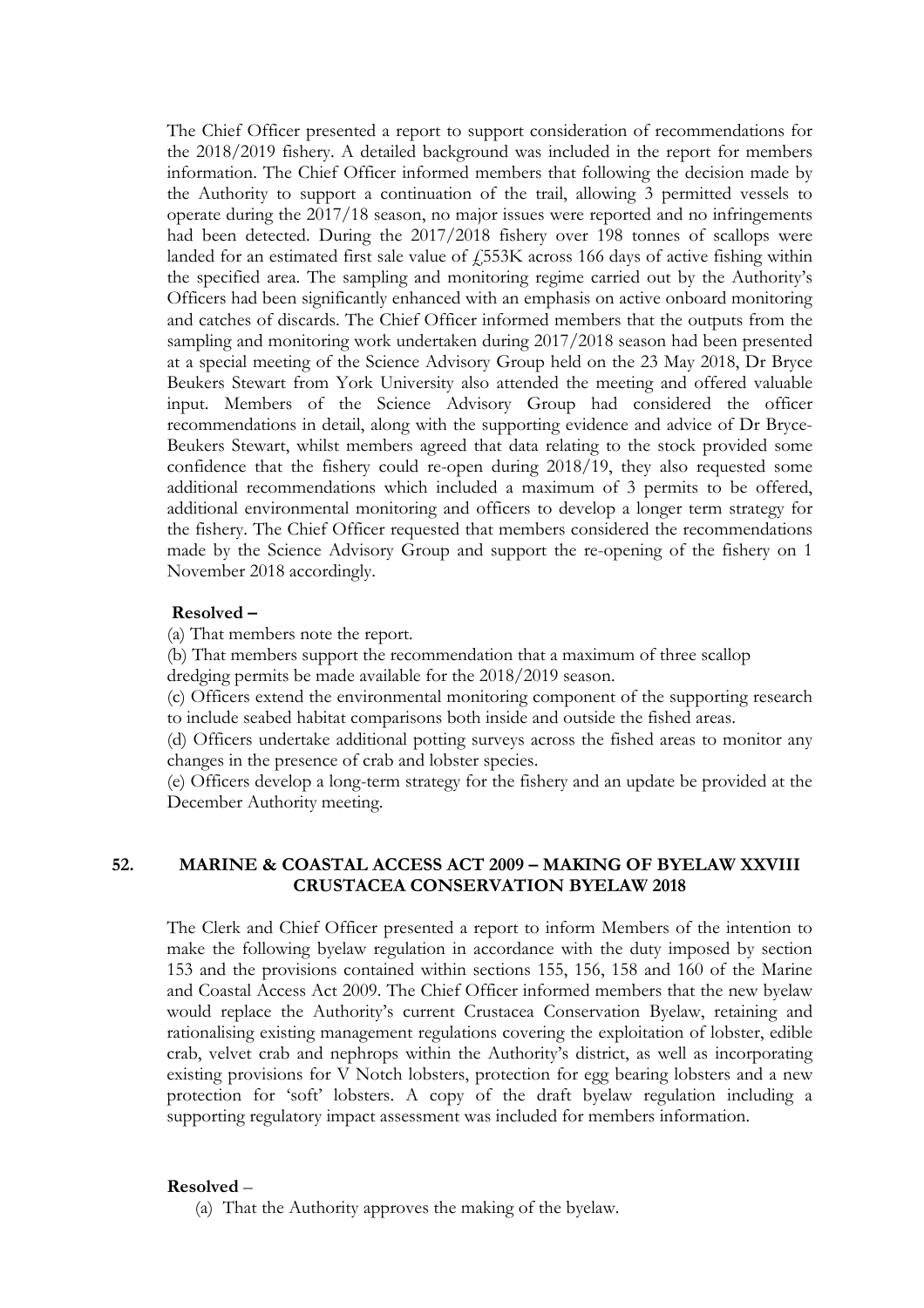(b) That the Authority instructs the Clerk to give requisite notice by advertisement of the intention to apply to the Secretary of State for confirmation of the said byelaw.

# **53. EXCLUSION TO THE PUBLIC**

That the public be excluded from the meeting for consideration of the following item (Minutes 54) on the grounds that it involves the likely disclosure of exempt information defined in Paragraphs 8 and 9 of part 1 of Schedule 12A of the Local Government Act 1972.

**Resolved –** that the public be excluded from the meeting for consideration of the following item (minutes 54).

### **54. NATIONAL INSHORE VESSEL MONITORING (IVMS) PROJECT**

The Chief Officer presented a report to update members on the National Inshore Vessel Monitoring (iVMS) project and consider the implications of such on the Authority's parallel Automatic Identification System (AIS) work and supporting byelaw regulation. The Chief Officer highlighted that at a meeting of the full Committee held on 20 July 2017 members agreed to support a funding bid through the national EMFF programme to purchase and commission a district wide AIS vessel monitoring system to support pending confirmation of its AIS byelaw regulation. In consideration, members received a detailed background and were also updated on the progression of a parallel national work stream, across England, involving iVMS in collaboration with the Marine Management Organisation (MMO). NEIFCA has always viewed the use of an AIS platform as a much more suitable, cost effective and preferable system, locally, for monitoring inshore and coastal vessel movement but this view has never been replicated nationally although some of the potential benefits of AIS have been recognised. Subsequently, on 17 April 2018 officers received formal confirmation from the MMO that their bid for EMFF support to purchase a district wide AIS vessel monitoring system had been rejected on the grounds that it did not sit with national policy.

Since the meeting in July 2017 the status and importance of the national vessel monitoring project had increased significantly and the successful implementation of the project was now deemed critical by Defra to accessing future trading arrangements with the EU post exit. Defra now considered that if commercial fishing vessels did not have an IVMS system onboard, following the UK's exit from the EU, they would not be able to trade their catches with the EU. In having the system onboard, vessels would be able to meet future traceability requirements of the EU in confirming that their catches had not come from any illegal, un-reported or un-regulated (IUU) source. In our region over 90% of fishermen trade their catches directly with the EU at present. In addition to the EU requirement to trade, the requirement to have an IVMS system onboard all commercial fishing vessels would subsequently be mandated in secondary national legislation and vessels would not be able to fish in English waters without one.

Members were made fully aware that since 2014, prior to the development of the national IVMS system, officers had been actively working on utilising the existing vessel Automatic Identification System (AIS) platform as a cost effective way of monitoring vessel activity. This work culminated in the formal making of a supporting byelaw regulation on 27 April 2016 and the submission of an application for EMFF funding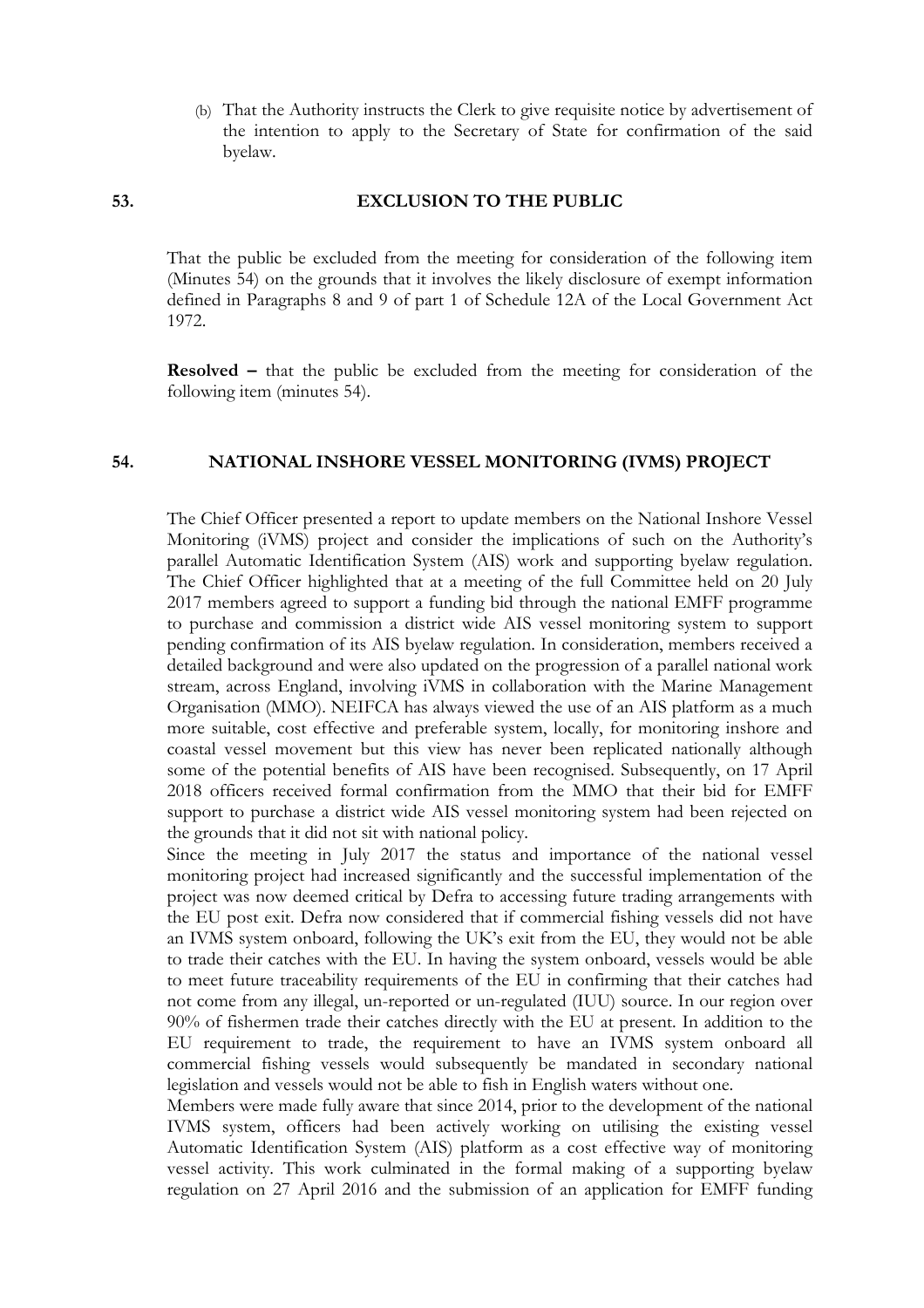support during October 2017. Whilst the grant application had been rejected the supporting byelaw remained in process and on track for formal Ministerial confirmation. Officers considered that from an operational perspective there remained a very strong need to achieve Ministerial confirmation of AIS byelaw to cover expected signal loss in MPA areas, enable ship to ship monitoring of fishing activity, enable monitoring of other commercial fishing activities not covered by the national project, cover any future issues surrounding vessel transmission rates and managing 'geo fences' associated with the national project, enable monitoring of other small vessel sectors potentially not covered by the national project, further reduce gear conflict issues and strengthen maritime safety.

#### **Resolved –**

- (a) Members note the report.
- (b) Members support the implementation of the national iVMS project within the Authority's district authorise the Clerk, Treasurer and Chief Officer to undertake and oversee the procurement, supporting grant in aid and cost recovery processes through the European Maritime and Fisheries Fund (EMFF).

### **55. NEIFCA DRAFT ANNUAL REPORT 2017/2018**

The Chief Officer apologised to members as the draft Annual Report covering the period 2017/2018 was not available, the Chief Officer assured members that a copy would be circulated for comment as soon as it had been received back from the graphic designer.

 **Resolved** – That the report be noted.

## **56. GENERAL DATA PROTECTION REGULATIONS 25 MAY 2018**

The Clerk and Chief Officer presented a report to advise members of new data protection regulations that came into force on 25 May 2018 and to provide a suite of new and updated policies to support compliance with the new provisions. The Chief Officer highlighted that the Data Protection team within the East Riding of Yorkshire Council had provided valuable support and guidance on the changes regarding Data Protection and the policies required to ensure adequate compliance with the new regulations.

 **Resolved –** That the report be noted.

## **57. SCIENCE ADVISORY GROUP UPDATE**

The Chief Officer presented a report to update members on considerations and recommendations emanating from the most recent meetings of the Science Advisory Group (SAG) held on 8 March and 23 May 2018. A copy of the draft minutes of the meeting held on the 8 March 2018 were included for members information. At the last meeting of the Science Advisory Group on the 23 May, the Chief Officer highlighted that Mr James Duke from the Environment Agency had attended and provided a comprehensive update on the issues surrounding the McCain's outfall, a further update would be provided at the September meeting. Councillor Randerson requested that he be notified of the date and time of the next Science Advisory Group meeting so that he could attend.

 **Resolved –** That the notes be received.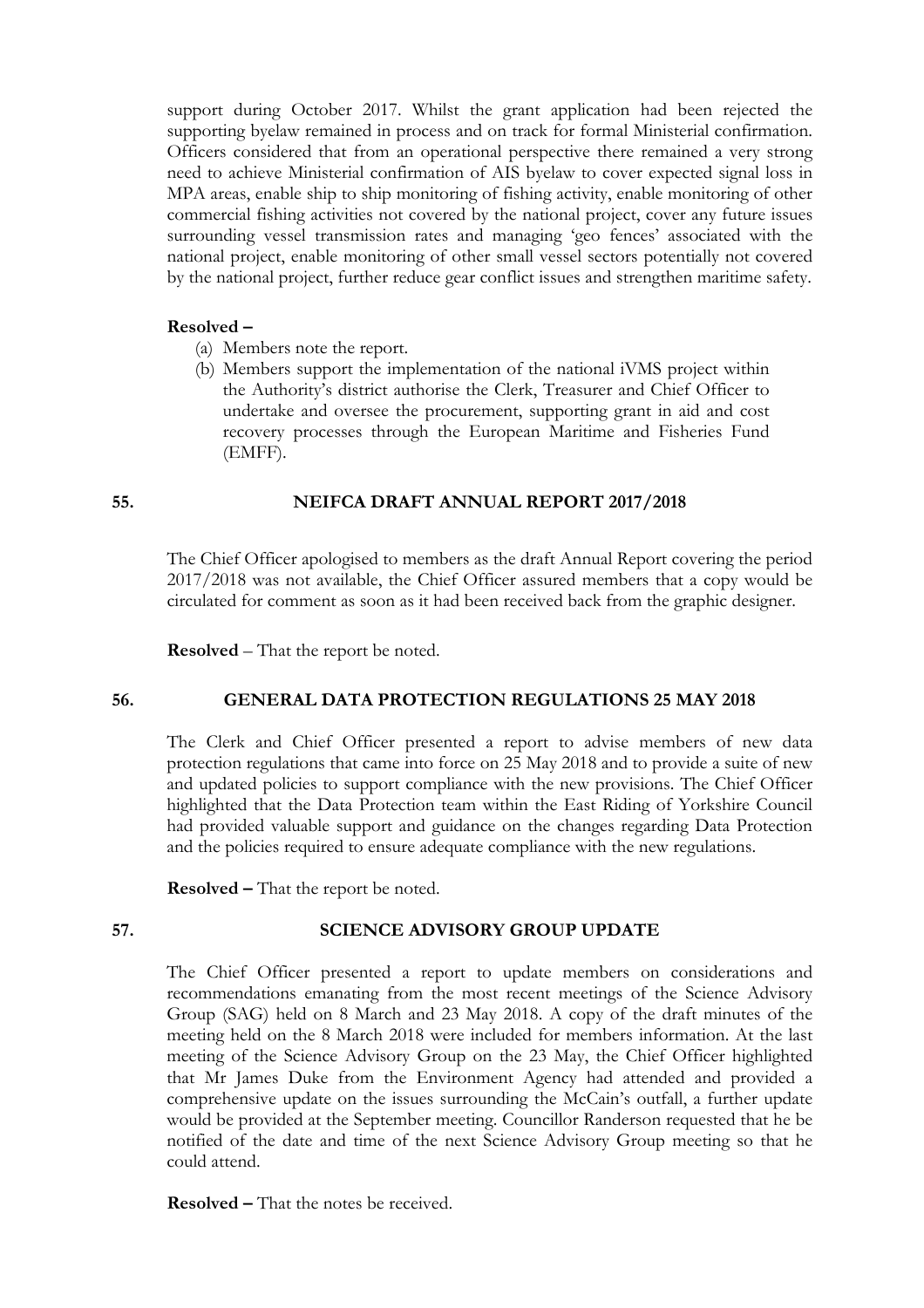#### **58. CHIEF OFFICERS OPERATIONAL REPORT**

The Chief Officer presented a report to provide members with a comprehensive and detailed operational summary covering the period December to May 2018.

During the reporting period the region experienced one of the most severe and sustained spells of weather in over a decade. At the beginning of March Easterly gales combined with plummeting temperatures and Spring tides to force large quantities of marine life onto exposed beaches. The effects of this weather event were particularly acute along the Holderness Coast of East Yorkshire and officers estimated that over 814,000 lobsters and 108,000 crabs were washed up onto the foreshore. Officers supported an effort led by the local fishing industry to recover as many live lobsters as possible from the beach and return them back to sea. The Chief Officer took the opportunity to praise the efforts of the Authority's Officers and the industry who worked alongside each other throughout the event.

The Chief Officer also highlighted that the since the prohibition relating to the capture and landing of egg bearing lobsters was introduced, the Authority's officers had encountered evidence of significant non-compliance at a number of ports within the Authority's district and had actively commenced trials of a testing process which it was hoped would significantly strengthen enforcement capability.

 **Resolved –** That the notes be received

### **59. FISHERIES STATUTES AND REGULATIONS - PROSECUTIONS**

The Clerk submitted a report on the fisheries enforcement activities taken by the Authority since December 2017.

 **Resolved –** That the notes be received

## **60. FRAISTHORPE, HOLDERNESS COAST 'WASH UP' EVENT 2018 SUMMARY REPORT**

The Chief Officer presented a report to advise and update members of a significant 'wash up' event which occurred near Fraisthorpe on the Holderness Coast of East Yorkshire Coast during the first week of March 2018. Persistent spells of Easterly gales, at the beginning of March, combined with some of the lowest temperatures in a decade and Spring tides, to wash quantities of shellfish and other marine organisms onto beaches along the East coast of England from the Humber to the Scottish borders. The worst affected area was Fraisthorpe on the Holderness coast of East Yorkshire which attracted regional and national media interest. Upon receipt of the first reports of the incident on Saturday 3 March NEIFCA officers immediately mobilised to support an effort led by local fishermen and assisted by other partner organisations to recover quantities of live lobster from the beaches and return them back to the sea. On behalf of the Authority, the Chairman thanked the Authority's officers for their hard work and efforts in supporting the recovery operation. A copy of the survey report was attached for members information.

 **Resolved –** That the notes be received